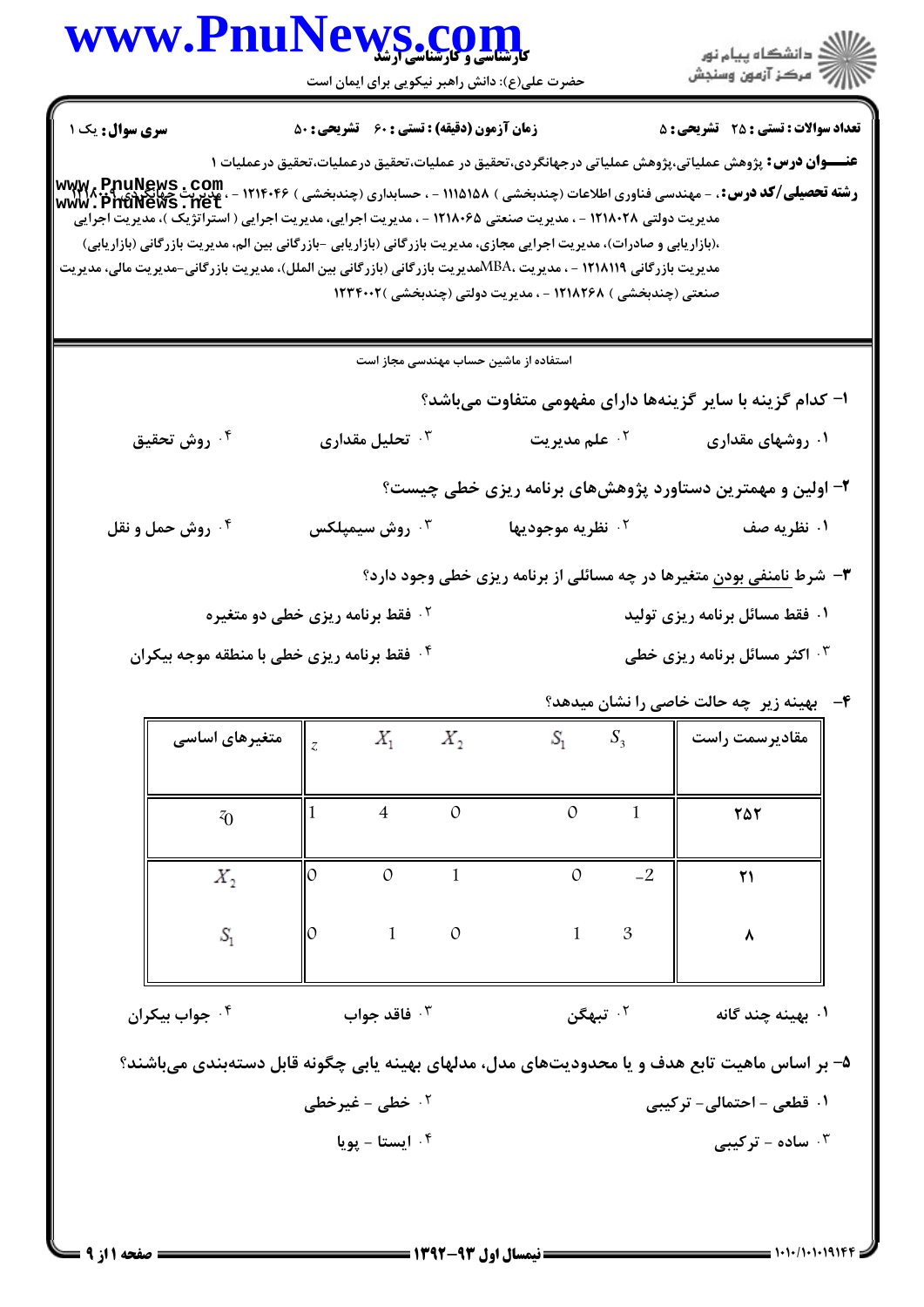# www.PnuNews.co

ازارات مرکز آزمون وسنجش حضرت علی(ع): دانش راهبر نیکویی برای ایمان است **تعداد سوالات : تستی : 25 - تشریحی : 5 سری سوال : ۱ یک زمان آزمون (دقیقه) : تستی : 60 تشریحی : 50** عنـــوان درس: پژوهش عملیاتی،پژوهش عملیاتی درجهانگردی،تحقیق در عملیات،تحقیق درعملیات،تحقیق درعملیات ۱ **رشته تحصیلی/کد درس:** مهندسی فناوری اطلاعات (چندبخشی ) ۱۱۵۱۵۸ - ، حسابداری (چندبخشی ) ۱۲۱۴۰۴۶ - ، مدیری<u>ت جها</u>نگردی **۲:۰۰۳ ا**۲-۰<br>**رشته تحصیلی/کد درس:** مهندسی فناوری اطلاعات (چندبخشی ) ۱۱۵۱۵۸ - ، حسابداری (چندبخشی ) ۱۲۱۴۰۴ www.PnuNews.net مدیریت دولتی ۱۲۱۸۰۲۸ - ، مدیریت صنعتی ۱۲۱۸۰۶۵ - ، مدیریت اجرایی، مدیریت اجرایی ( استراتژیک )، مدیریت اجرایی (بازاریابی و صادرات)، مدیریت اجرایی مجازی، مدیریت بازرگانی (بازاریابی -بازرگانی بین الم، مدیریت بازرگانی (بازاریابی)، مدیریت بازرگانی (بازرگانی بین الملل)، مدیریت بازرگانی-مدیریت مالی، مدیریتMBA، مدیریت بازرگانی ۱۲۱۸۱۱۹ - ، مدیریت صنعتی (چندبخشی ) ۱۲۱۸۲۶۸ - ، مدیریت دولتی (چندبخشی )۲۳۴۰۰۲ ۶- مدلهای ترکیبی OR در کدام گزینه مطرح گردیده است؟ <sup>۲.</sup> برنامه ریزی آرمانی ۰۱ بهينه يابي غيرخطي ۰۴ کنترل موجودی مدلهای شبکه  $\cdot^{\mathsf{r}}$ ۷– بیشترین کاربرد فنون OR در کدام زمینه است؟ ۰۴ تولید ۲. مالي  $\sim$  خريد  $\cdot$ ۰۱ بازاریابی ۸– مراحل فرموله کردن هر مسأله برنامهریزی خطی به ترتیب عبارتند از؛ ۰۱ تعریف متغیرهای تصمیم، فرموله کردن تابع هدف، فرموله کردن محدودیتهای مدل <sup>٢ .</sup> تعريف متغيرهاي تصميم، فرموله كردن محدوديتهاي مدل، فرموله كردن تابع هدف <sup>٣ .</sup> فرموله كردن محدوديتهاى مدل، تعريف متغيرهاى تصميم، فرموله كردن تابع هدف <sup>۰۴</sup> فرموله کردن تابع هدف، تعریف متغیرهای تصمیم، فرموله کردن محدودیتهای مدل ۹- اعمال محدودیتهای کوچکتر یا تساوی ( ح)، به جای ًمحدودیتهای مساوی (=) در مسائل برنامهریزی خطی، به چه علت

- مے باشد؟
	- ۰۱ مسأله قابل حل شود. **گ تمامی منابع باید در تولید استفاده شوند.** 
		- ۰۴ وجود یک یا چند متغیر منفی در مسأله ۰<sup>۳</sup> مقداری از منابع می تواند بدون استفاده باقی بماند.

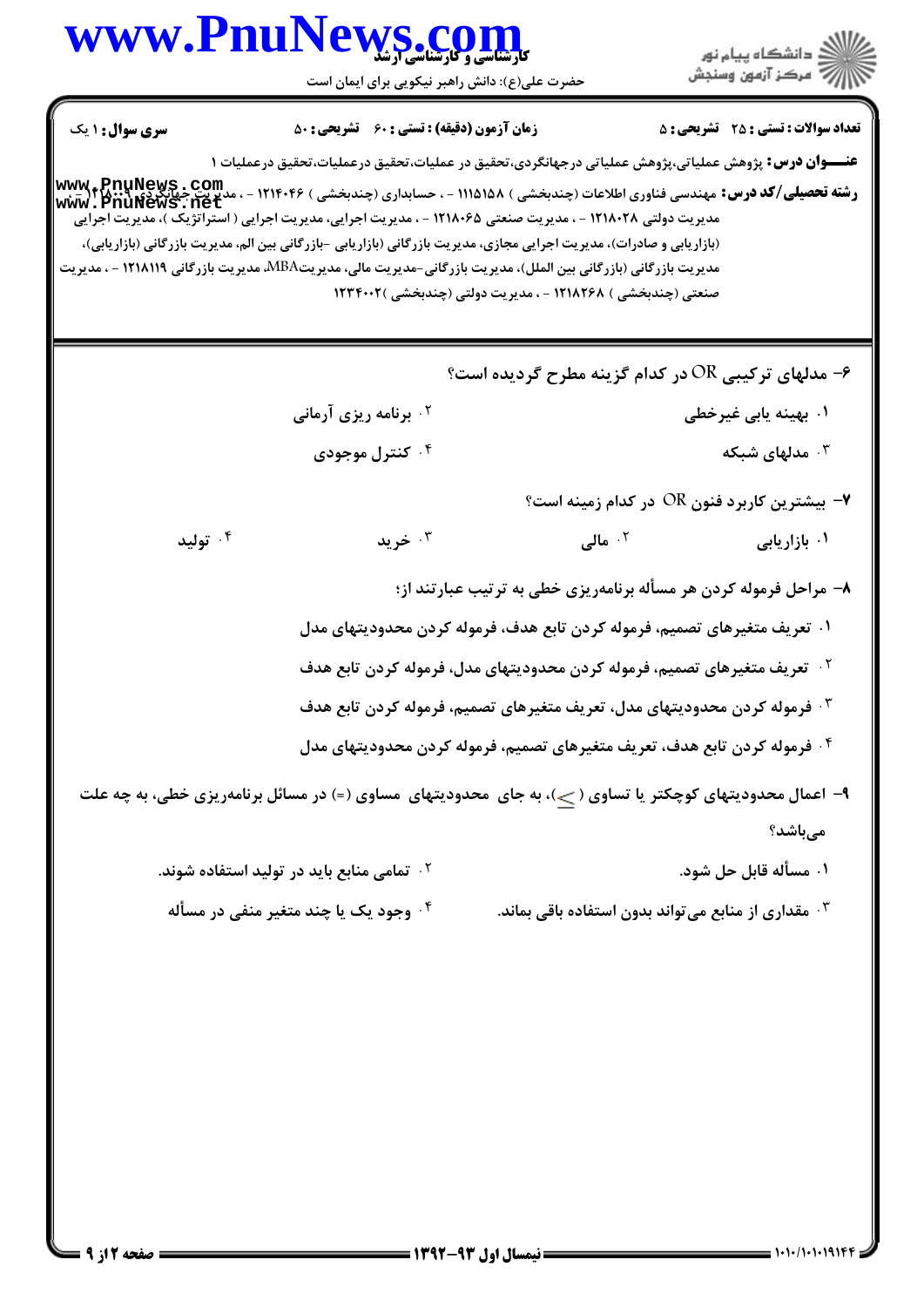

= 1+1+/1+1+19141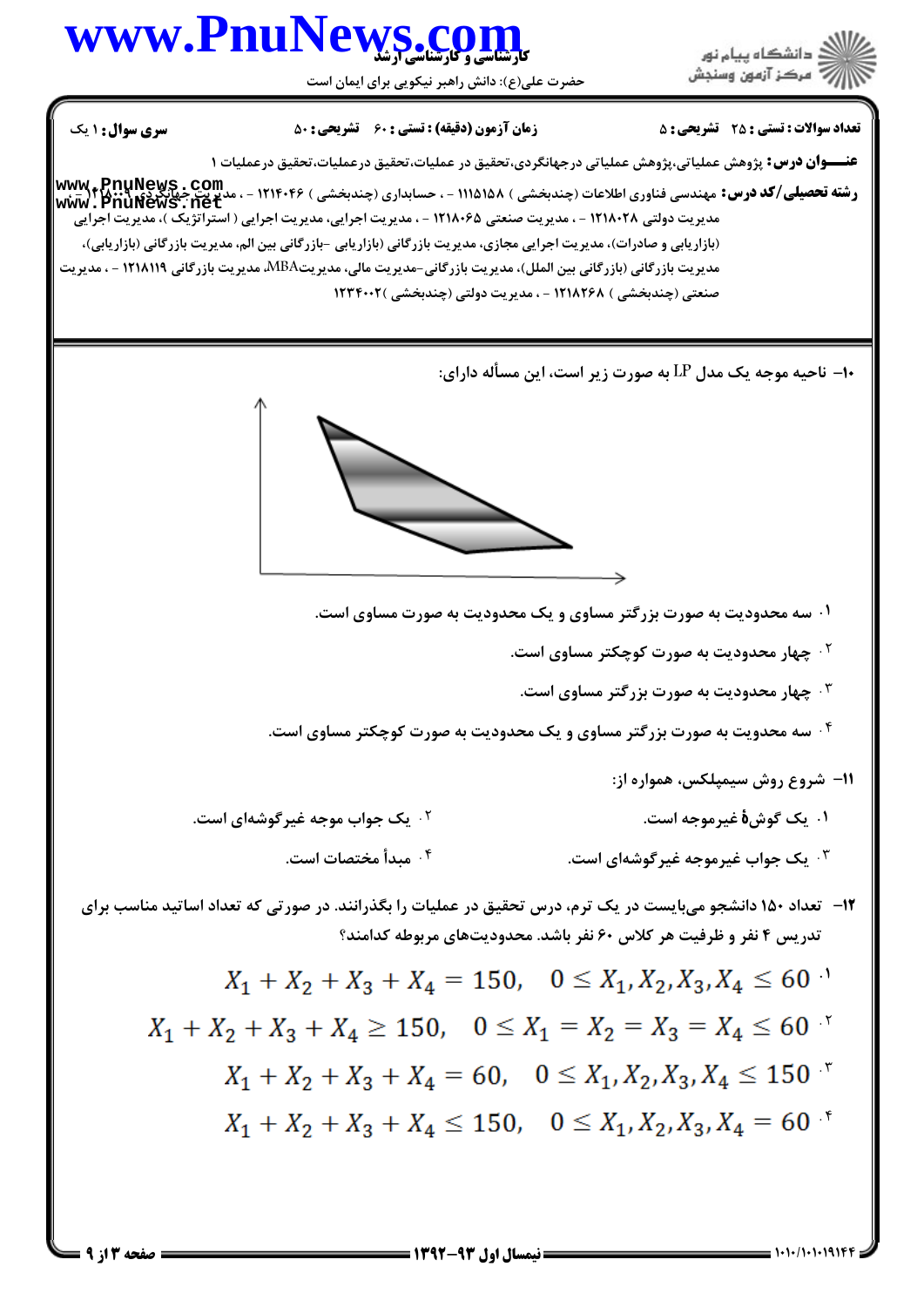حضرت علی(ع): دانش راهبر نیکویی برای ایمان است

| <b>سری سوال : ۱ یک</b>                                                                                                                                                                                                                    | <b>زمان آزمون (دقیقه) : تستی : 60 ٪ تشریحی : 50</b>                                                   |                                                                                                         |  |                   |  | <b>تعداد سوالات : تستی : 25 ۔ تشریحی : 5</b>                                                                 |
|-------------------------------------------------------------------------------------------------------------------------------------------------------------------------------------------------------------------------------------------|-------------------------------------------------------------------------------------------------------|---------------------------------------------------------------------------------------------------------|--|-------------------|--|--------------------------------------------------------------------------------------------------------------|
|                                                                                                                                                                                                                                           |                                                                                                       |                                                                                                         |  |                   |  | <b>عنــــوان درس:</b> پژوهش عملیاتی،پژوهش عملیاتی درجهانگردی،تحقیق در عملیات،تحقیق درعملیات،تحقیق درعملیات ۱ |
| <b>رشته تحصیلی/کد درس: مهندسی فناوری اطلاعات (چندبخشی ) ۱۱۱۵۱۵۸ - ، حسابداری (چندبخشی ) ۱۲۱۴۰۴۶ - ، مدیریت جهانگردی<br/>www . PnuNews . net</b>                                                                                           |                                                                                                       |                                                                                                         |  |                   |  |                                                                                                              |
| مدیریت دولتی ۱۲۱۸۰۲۸ - ، مدیریت صنعتی ۱۲۱۸۰۶۵ - ، مدیریت اجرایی، مدیریت اجرایی ( استراتژیک )، مدیریت اجرایی                                                                                                                               |                                                                                                       |                                                                                                         |  |                   |  |                                                                                                              |
| (بازاریابی و صادرات)، مدیریت اجرایی مجازی، مدیریت بازرگانی (بازاریابی -بازرگانی بین الم، مدیریت بازرگانی (بازاریابی)،<br>مدیریت بازرگانی (بازرگانی بین الملل)، مدیریت بازرگانی-مدیریت مالی، مدیریتMBA، مدیریت بازرگانی ۱۲۱۸۱۱۹ - ، مدیریت |                                                                                                       |                                                                                                         |  |                   |  |                                                                                                              |
|                                                                                                                                                                                                                                           |                                                                                                       | صنعتی (چندبخشی ) ۱۲۱۸۲۶۸ - ، مدیریت دولتی (چندبخشی )۱۲۳۴۰۰۲                                             |  |                   |  |                                                                                                              |
|                                                                                                                                                                                                                                           |                                                                                                       |                                                                                                         |  |                   |  |                                                                                                              |
|                                                                                                                                                                                                                                           |                                                                                                       |                                                                                                         |  |                   |  | ۱۳- کدام یک از رویههای تبدیل مدل حداکثرسازی برنامهریزی خطی به شکل استاندارد صحیح میباشد؟                     |
|                                                                                                                                                                                                                                           |                                                                                                       |                                                                                                         |  |                   |  | ۰۱ محدودیت تساوی عیناً نوشته میشود.                                                                          |
|                                                                                                                                                                                                                                           |                                                                                                       |                                                                                                         |  |                   |  | <sup>۰۲</sup> محدودیت بزرگتر مساوی با اضافه کردن متغیر کمکی به تساوی تبدیل میشود.                            |
|                                                                                                                                                                                                                                           |                                                                                                       |                                                                                                         |  |                   |  | ه محدودیت کوچکتر مساوی با کسر متغیر کمکی به تساوی تبدیل میشود. $\cdot$                                       |
|                                                                                                                                                                                                                                           |                                                                                                       |                                                                                                         |  |                   |  | ۰۴ طرفین تابع هدف در ۱- ضرب میشود.                                                                           |
| ۱۴– کدام متغیر باعث میشود که ناحیهٔ موجه مسأله آنقدر بزرگتر شود که مبداء مختصات به عنوان یک جواب موجه اساسی                                                                                                                               |                                                                                                       |                                                                                                         |  |                   |  |                                                                                                              |
|                                                                                                                                                                                                                                           |                                                                                                       |                                                                                                         |  |                   |  | تلقى شود؟                                                                                                    |
| $S$ متغیر کمی $\cdot^{\mathfrak k}$                                                                                                                                                                                                       | $\mathbf M$ هتغير جريم 16 $\cdot^{\mathbf r}$<br>$Z$ متغیر اساسی $^{\mathsf{Y}}$<br>۰۱ متغیر مصنوعی R |                                                                                                         |  |                   |  |                                                                                                              |
|                                                                                                                                                                                                                                           |                                                                                                       |                                                                                                         |  |                   |  | ۱۵– تابلوی نهایی یک مسأله برنامهریزی خطی به صورت زیر است. کدام گزینه صحیح است؟                               |
| مقادیر سمت راست                                                                                                                                                                                                                           | $S_2$                                                                                                 | $S_1 \mid X_2 \mid X_1 \mid Z_0 \mid$                                                                   |  |                   |  | متغیرهای اساسی                                                                                               |
| ۴۲                                                                                                                                                                                                                                        |                                                                                                       | $\mathbf{r}$ $\mathbf{r}$ $\mathbf{r}$ $\mathbf{r}$ $\mathbf{r}$ $\mathbf{r}$ $\mathbf{r}$ $\mathbf{r}$ |  |                   |  | $Z_0$                                                                                                        |
| $^{7}/_3$                                                                                                                                                                                                                                 | $^{-2}/_{45}$                                                                                         | $^{7}/_{45}$                                                                                            |  |                   |  | $X_2$                                                                                                        |
| $^{7}/_3$                                                                                                                                                                                                                                 |                                                                                                       | $\frac{7}{45}$ $\frac{-2}{45}$                                                                          |  | ١.                |  | $X_1$                                                                                                        |
| ۰۱ مدل دارای ناحیه جواب بیکران است.<br>۰ <sup>۲</sup> مدل فاقد ناحیه موجه است.                                                                                                                                                            |                                                                                                       |                                                                                                         |  |                   |  |                                                                                                              |
| ۰۴ مدل دارای جواب بهینه چندگانه است.<br>۰ <sup>۳</sup> مدل دارای جواب بهینه تبهگن است.                                                                                                                                                    |                                                                                                       |                                                                                                         |  |                   |  |                                                                                                              |
| ۱۶– اگر در یک مدل برنامهریزی ریاضی، سه فرض تناسب، جمعپذیری و معین بودن صادق باشد و فقط فرض بخشپذیری برقرار<br>نباشد. مدل بدست آمده چگونه مدلی است؟                                                                                        |                                                                                                       |                                                                                                         |  |                   |  |                                                                                                              |
| ۰۴ عدد صحیح                                                                                                                                                                                                                               | احتمالی $\cdot$                                                                                       |                                                                                                         |  | ۰۲ غیرخط <i>ی</i> |  | ۰۱ شبیهسازی                                                                                                  |
|                                                                                                                                                                                                                                           |                                                                                                       |                                                                                                         |  |                   |  |                                                                                                              |

ے<br>جگہلات دانشگاہ پیام نور<br>جگہلات مرکز آنمون وسنجش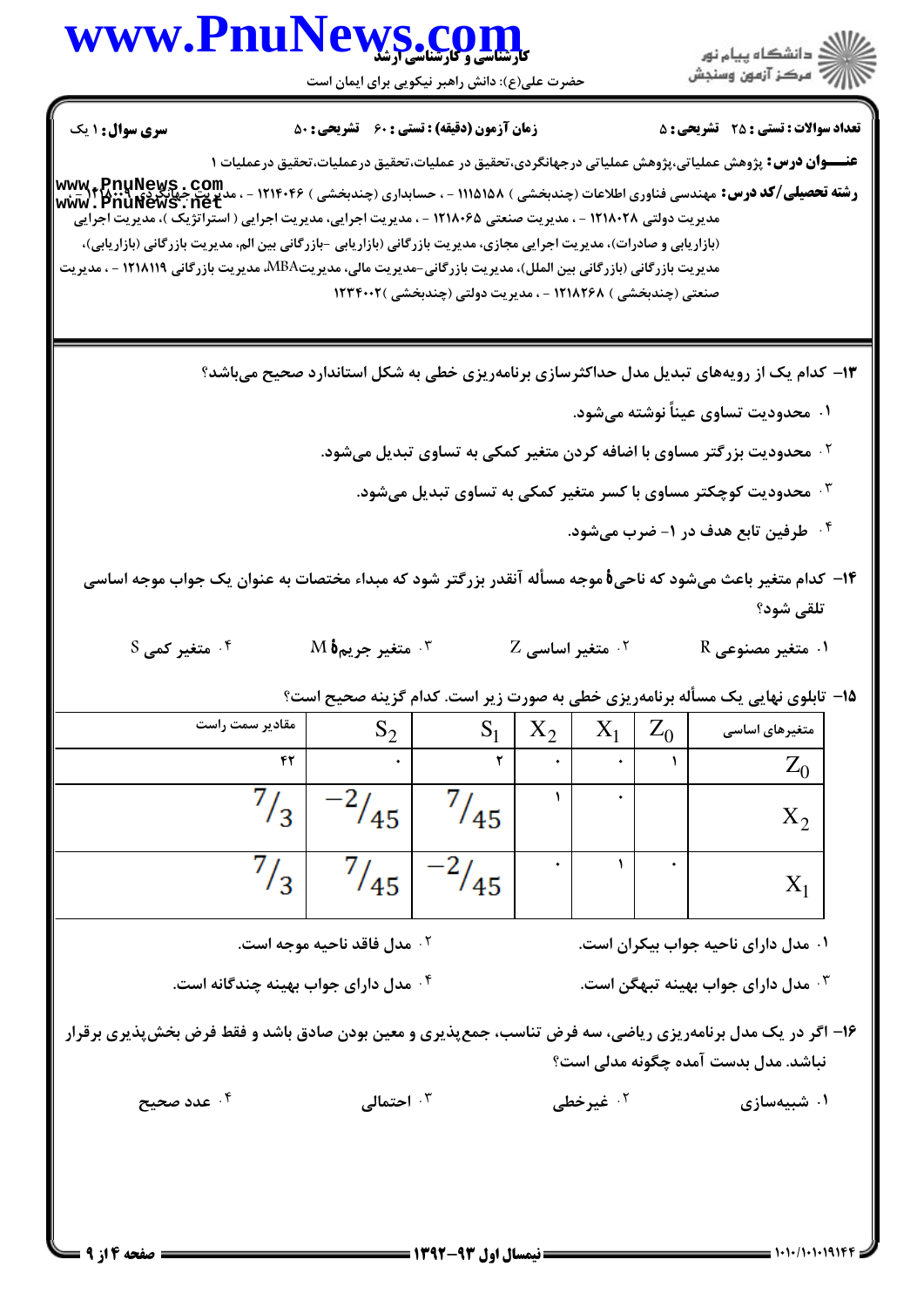## www.PnuNews.co

حضرت علی(ع): دانش راهبر نیکویی برای ایمان است

**تعداد سوالات : تستي : 25 - تشريحي : 5** 

اران<br>است دانشگاه پیام نور<br>است

**زمان آزمون (دقیقه) : تستی : 60 تشریحی : 50** 

**سری سوال : ۱ یک** 

عنـــوان درس: پژوهش عملیاتی،پژوهش عملیاتی درجهانگردی،تحقیق در عملیات،تحقیق درعملیات،تحقیق درعملیات ۱

**رشته تحصیلی/کد درس:** مهندسی فناوری اطلاعات (چندبخشی ) ۱۱۵۱۵۸ - ، حسابداری (چندبخشی ) ۱۲۱۴۰۴۶ - ، مدیریت\_جهانگردی ۲۰۰۹/۱۳<br>ر**شته تحصیلی/کد درس:** مهندسی فناوری اطلاعات (چندبخشی ) ۱۱۵۱۵۸ - ، حسابداری (چندبخشی ) ۱۲۱۴۰۴۶ - ، م www.PnuNews.net مدیریت دولتی ۱۲۱۸۰۲۸ - ، مدیریت صنعتی ۱۲۱۸۰۶۵ - ، مدیریت اجرایی، مدیریت اجرایی ( استراتژیک )، مدیریت اجرایی (بازاریابی و صادرات)، مدیریت اجرایی مجازی، مدیریت بازرگانی (بازاریابی -بازرگانی بین الم، مدیریت بازرگانی (بازاریابی)، مدیریت بازرگانی (بازرگانی بین الملل)، مدیریت بازرگانی-مدیریت مالی، مدیریتMBA مدیریت بازرگانی ۱۲۱۸۱۱۹ - ، مدیریت صنعتی (چندبخشی ) ۱۲۱۸۲۶۸ - ، مدیریت دولتی (چندبخشی )۲۳۴۰۰۲

۱۷– اگر یک مسأله اولیه دارای دو متغیر تصمیم و سه محدودیت کارکردی باشد. تعداد گوشههای مسأله ثانویه آن چقدر است؟

 $19.7$  $10^{-17}$  $\Upsilon \Upsilon$ .

 $1.7$ 

تابلوی نهایی یک مسأله برنامه ریزی خطی به صورت زیر داده شده است.

| مقادیر سمت راست | $\mathbf{C}$<br>$\mathbf{p}_2$ | S <sub>1</sub> | $X_2$ | $\mathbf{v}$<br>$\Lambda$ 1 | $Z_0$ | متغیرهای اساسی |
|-----------------|--------------------------------|----------------|-------|-----------------------------|-------|----------------|
| 116             |                                |                | ۰     | ٠                           |       | ப              |
| $\lambda$       |                                | っ              | ٠     |                             |       | $\Lambda$      |
| $\epsilon$      | 8                              | 4              |       | ٠                           |       | $\Lambda$      |

**۱۸**- قیمت سایه ای منابع به ترتیب از راست به چپ کدام است؟

 $+$  q +  $\cdot$   $\uparrow$  $9.91.7$  $1.97 \cdot 7$  $\uparrow$  a)  $\uparrow$ 

۱۹- در صورتی که قیمت منابع در بازار ۵۰٪ باشد. خرید کدام یک از منابع را توصیه می کنید؟

<sup>7.</sup> فقط منبع اول ۰<sup>۴</sup> هیچ یک از منابع ۰<sup>۳</sup> فقط منبع دوم ۰۱ هر دو منبع

+۲- در یک تابلوی سیمپلکس شرط بهینگی برقرار است و در سمت راست تابلو برای متغیرهای اساسی مقدار منفی وجود دارد. جواب اساسی بدست آمده؛

۰۳ تیهگن است. ۰۴ موجه است. ۰۲ غیرموجه است. ۰۱ بهینه است.

**۲۱**- تعداد متغیرهای یک مسأله اولیه معادل با کدام خصلت مسأله ثانویه است؟

- <sup>7</sup> . تعداد محدوديتها ۰۱ تعداد محدودیتهای مساوی
- ۰<sup>۳</sup> تعداد متغیرهای آزاد در علامت ۰۴ تعداد متغیرهای غیرمنفی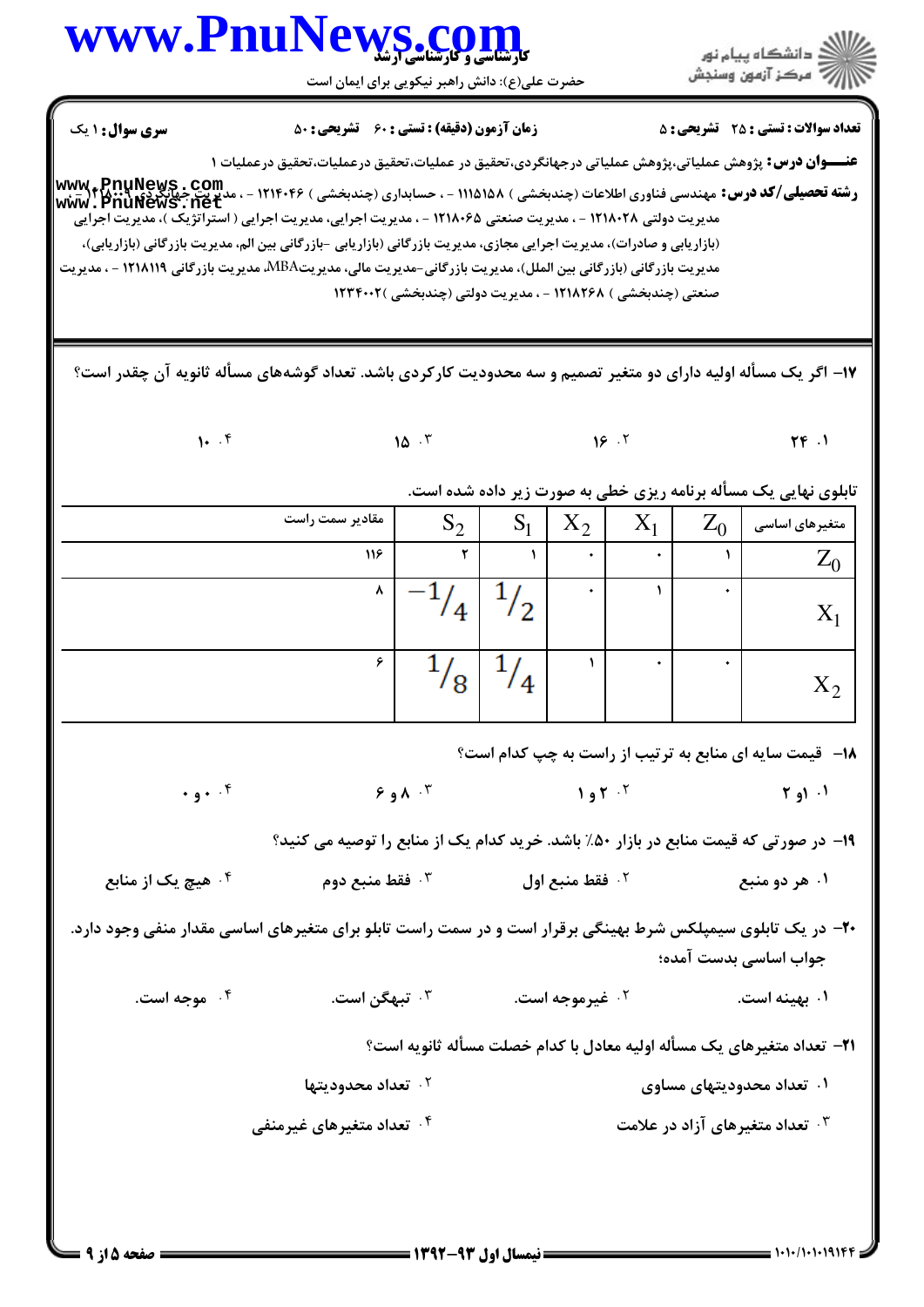|                                                                                  | www.PnuNews.com                                                                                                                                                                                                                                                                                                                                                                                                                                                                                                                                                                                                    |                                                             | ر<br>دانشڪاه پيام نور)<br>اڳ مرڪز آزمون وسنڊش                     |
|----------------------------------------------------------------------------------|--------------------------------------------------------------------------------------------------------------------------------------------------------------------------------------------------------------------------------------------------------------------------------------------------------------------------------------------------------------------------------------------------------------------------------------------------------------------------------------------------------------------------------------------------------------------------------------------------------------------|-------------------------------------------------------------|-------------------------------------------------------------------|
|                                                                                  | حضرت علی(ع): دانش راهبر نیکویی برای ایمان است                                                                                                                                                                                                                                                                                                                                                                                                                                                                                                                                                                      |                                                             |                                                                   |
| <b>سری سوال : ۱ یک</b>                                                           | <b>زمان آزمون (دقیقه) : تستی : 60 ٪ تشریحی : 50</b>                                                                                                                                                                                                                                                                                                                                                                                                                                                                                                                                                                |                                                             | <b>تعداد سوالات : تستی : 25 ۔ تشریحی : 5</b>                      |
|                                                                                  | <b>عنــــوان درس:</b> پژوهش عملیاتی،پژوهش عملیاتی درجهانگردی،تحقیق در عملیات،تحقیق درعملیات،تحقیق درعملیات ۱<br>رشته تحصیلی/کد درس: مهندسی فناوری اطلاعات (چندبخشی ) ۱۱۵۱۵۸ - ، حسابداری (چندبخشی ) ۱۲۱۴۰۴۶ - ، مدیریت چهانگردی<br>www . PnuNews . net<br>مدیریت دولتی ۱۲۱۸۰۲۸ - ، مدیریت صنعتی ۱۲۱۸۰۶۵ - ، مدیریت اجرایی، مدیریت اجرایی ( استراتژیک )، مدیریت اجرایی<br>(بازاریابی و صادرات)، مدیریت اجرایی مجازی، مدیریت بازرگانی (بازاریابی -بازرگانی بین الم، مدیریت بازرگانی (بازاریابی)،<br>مدیریت بازرگانی (بازرگانی بین الملل)، مدیریت بازرگانی-مدیریت مالی، مدیریتMBA، مدیریت بازرگانی ۱۲۱۸۱۱۹ - ، مدیریت | صنعتی (چندبخشی ) ۱۲۱۸۲۶۸ - ، مدیریت دولتی (چندبخشی )۱۲۳۴۰۰۲ |                                                                   |
|                                                                                  | ۲۲-  هرگاه در تابلوی آخر سیمپلکس، امکان انتخاب متغیر ورودی وجود داشته باشد، ولی متغیر خروجی به دلیل مثبت نبودن                                                                                                                                                                                                                                                                                                                                                                                                                                                                                                     |                                                             | ضرایب ستون لولا قابل تعریف نباشد، مدل دارای کدام حالت خاص میباشد؟ |
|                                                                                  | ۰ <sup>۲</sup> فاقد ناحیه جواب است.                                                                                                                                                                                                                                                                                                                                                                                                                                                                                                                                                                                |                                                             | ۰۱ بهین <b>هٔ</b> چندگانه است.                                    |
|                                                                                  | ۰۴ ناحیه جواب بیکران است.                                                                                                                                                                                                                                                                                                                                                                                                                                                                                                                                                                                          |                                                             | ۰ <sup>۳</sup> تبهگن است.                                         |
| Max $Z = 16x_1 + 2x_2$<br>$2x_1 - x_2 \le 2$<br>$x_1 \leq 4$<br>$x_1, x_2 \ge 0$ |                                                                                                                                                                                                                                                                                                                                                                                                                                                                                                                                                                                                                    |                                                             | ۲۳- مسأله برنامه ریزی خطی زیر را در نظر بگیرد:                    |
|                                                                                  |                                                                                                                                                                                                                                                                                                                                                                                                                                                                                                                                                                                                                    |                                                             | كدام گزينه صحيح است:                                              |
|                                                                                  | ۰ <sup>۲</sup> جواب بهینه چندگانه دارد.                                                                                                                                                                                                                                                                                                                                                                                                                                                                                                                                                                            |                                                             | ۰۱ منطقه موجه یک نقطه است.                                        |
|                                                                                  | ۰۴ منطقه موجه نامحدود است.                                                                                                                                                                                                                                                                                                                                                                                                                                                                                                                                                                                         |                                                             | ا فاقد جواب موجه $\cdot$                                          |
|                                                                                  |                                                                                                                                                                                                                                                                                                                                                                                                                                                                                                                                                                                                                    |                                                             | ۲۴- در روش سیمپلکس دو مرحلهای همواره عنصر لولا:                   |
|                                                                                  | ۰۲ مثبت است.                                                                                                                                                                                                                                                                                                                                                                                                                                                                                                                                                                                                       |                                                             | ۰۱ منفی است.                                                      |
|                                                                                  | <b>۰</b> بستگی به شرایط مسأله دارد.                                                                                                                                                                                                                                                                                                                                                                                                                                                                                                                                                                                |                                                             | ۰۳ صفر است.                                                       |
|                                                                                  |                                                                                                                                                                                                                                                                                                                                                                                                                                                                                                                                                                                                                    |                                                             |                                                                   |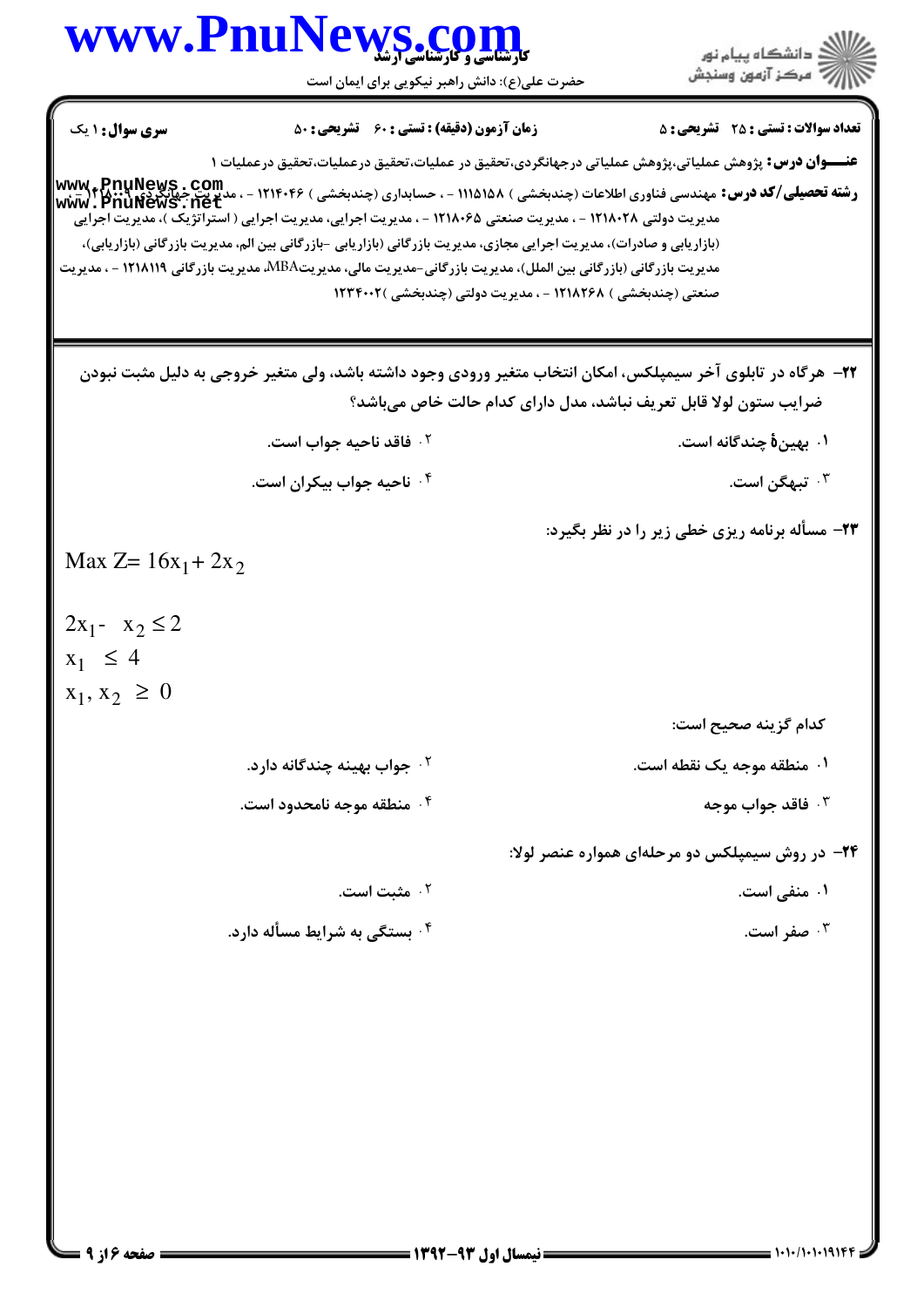



حضرت علي(ع): دانش راهبر نيكويي براي ايمان است

نعداد سوالات : تستي : 25 تشريحي : 58 زمان آزمون (دقيقه) : تستي : 60 تشريحي : 80 مسرى سوال : 1 يك

**عنـــوان درس:** پژوهش عملیاتی،پژوهش عملیاتی درجهانگردی،تحقیق در عملیات،تحقیق درعملیات،تحقیق درعملیات ۱

ر**شته تحصیلی/کد درس:** مهندسی فناوری اطلاعات (چندبخشی ) ۱۱۵۱۵۸ - ، حسابداری (چندبخشی ) ۱۲۱۴۰۴۶ - ، مدیریت جهانگرد**ی: ۱۲۰۰۰**<br>ر**شته تحصیلی/کد درس:** مهندسی فناوری اطلاعات (چندبخشی ) ۱۱۵۱۵۸۸ - ، حسابداری (چندبخشی ) ۱۲۱۴۰۶ - ، مدیریت دولتی ۱۲۱۸۰۲۸ - ، مدیریت صنعتی ۱۲۱۸۰۶۵ - ، مدیریت اجرایی، مدیریت اجرایی ( استراتژیک)، مدیریت اجرایی (بازاریابی و صادرات)، مدیریت اجرایی مجازی، مدیریت بازرگانی (بازاریابی -بازرگانی بین الم، مدیریت بازرگانی (بازاریابی)، مدیریت بازرگانی (بازرگانی بین الملل)، مدیریت بازرگانی-مدیریت مالی، مدیریتMBA، مدیریت بازرگانی ۱۲۱۸۱۱۹ - ، مدیریت صنعتی (چندبخشی ) ۱۲۱۸۲۶۸ - ، مدیریت دولتی (چندبخشی )۱۲۳۴۰۰۲ **[www.PnuNews.net](http://pnunews.net)**

۲۵– تابلوی سیمپلکس زیر را در نظر بگیرد. تعداد محدودیتهای مساوی در مدل آن چندتا است؟ (هیچ متغیری از تابلوی زیر حذف نشده است)

| مقادیر سمت راست | $S_3$ | $\mathbf{S}_2$                          | $S_1$     | $X_3$     | $\mathbf{X}_2$ | $\mathbf{X}_1$ | $Z_0$     | متغیرهای<br>اساسی |
|-----------------|-------|-----------------------------------------|-----------|-----------|----------------|----------------|-----------|-------------------|
| $\mathbf{r}$ .  |       | ٢                                       | $\bullet$ | $\bullet$ | $\mathcal{L}$  | $\bullet$      |           | $\mathbf{Z}_0$    |
| $\mathbf{r}$ .  | 6     | $\bullet$                               | $\bullet$ | $\bullet$ |                |                | $\bullet$ | $X_1$             |
| $\mathcal{V}$   | ٠     | 6                                       | ۰         |           | ′3             | ۰              | ۰         | $X_3$             |
| $\mathcal{L}$   | 16    | 6                                       |           | ۰         | 3              | ۰              | $\bullet$ | $S_1$             |
| ۰۴ هيچ          |       | $\pmb{\mathsf{r}}$ . $\pmb{\mathsf{r}}$ |           |           | $\mathbf{r}$ . |                |           | $\mathbf{1}$ .    |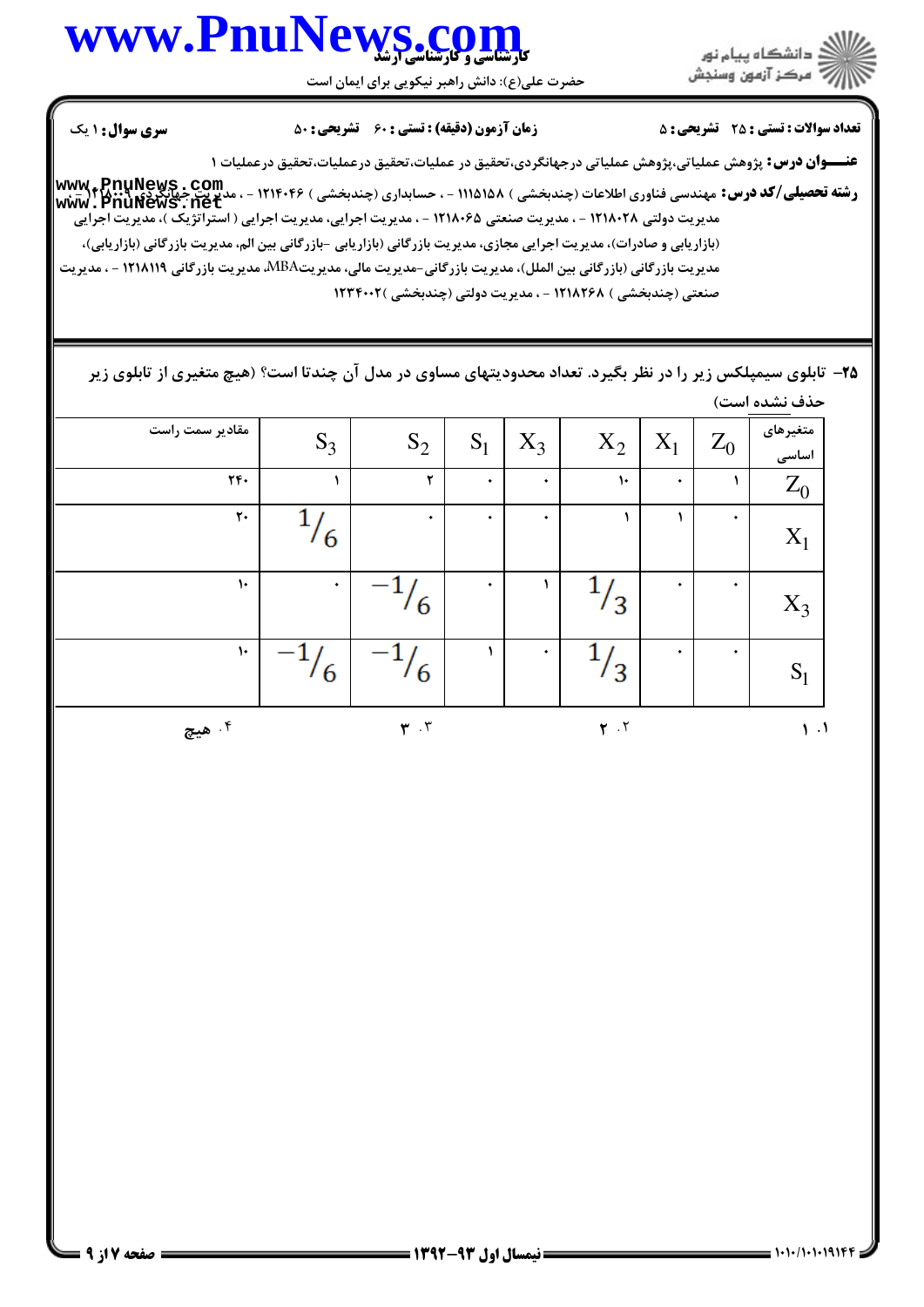### كارشناسي و كارشناسي ارشد **[www.PnuNews.com](http://www.PnuNews.com)**

حضرت علي(ع): دانش راهبر نيكويي براي ايمان است



نعداد سوالات : تستي : 25 تشريحي : 58 زمان آزمون (دقيقه) : تستي : 60 تشريحي : 80 مسرى سوال : 1 يك

**عنـــوان درس:** پژوهش عملیاتی،پژوهش عملیاتی درجهانگردی،تحقیق در عملیات،تحقیق درعملیات،تحقیق درعملیات ۱ ر**شته تحصیلی/کد درس:** مهندسی فناوری اطلاعات (چندبخشی ) ۱۱۵۱۵۸ - ، حسابداری (چندبخشی ) ۱۲۱۴۰۴۶ - ، مدیریت جهانگرد**ی: ۱۲۰۰۰**<br>ر**شته تحصیلی/کد درس:** مهندسی فناوری اطلاعات (چندبخشی ) ۱۱۵۱۵۸۸ - ، حسابداری (چندبخشی ) ۱۲۱۴۰۶ - ،

مدیریت دولتی ۱۲۱۸۰۲۸ - ، مدیریت صنعتی ۱۲۱۸۰۶۵ - ، مدیریت اجرایی، مدیریت اجرایی ( استراتژیک )، مدیریت اجرایی (بازاریابی و صادرات)، مدیریت اجرایی مجازی، مدیریت بازرگانی (بازاریابی -بازرگانی بین الم، مدیریت بازرگانی (بازاریابی)، مدیریت بازرگانی (بازرگانی بین الملل)، مدیریت بازرگانی-مدیریت مالی، مدیریتMBA، مدیریت بازرگانی ۱۲۱۸۱۱۹ - ، مدیریت صنعتی (چندبخشی ) ۱۲۱۸۲۶۸ - ، مدیریت دولتی (چندبخشی )۲۳۴۰۰۲ **[www.PnuNews.net](http://pnunews.net)**

#### سوالات تشريحي

ا– یک شرکت با توجه به اطلاعات جدول و محدودیتهای زیر در پی افزایش فروش خود است. مدل مسئله را فرموله كنىد. ۲،۰۰ نمره

محدود بتها:

۱.کل بودجه تبلیغات۱۰۰۰۰۰۰۰ تومان است.

۲.مجوز تعداد تبليغات تلويزيون حداكثر ۴ نوبت است.

۰.هجوز تعداد تبليغات راديو حداكثر ۱۰ نوبت است.

۴.مجوز تعداد تبليغات روزنامه حداكثر ۷ نوبت است.

۵.مجموع آگهیهای تبلیغاتی در سه روش حداکثر ۱۵ نوبت است.

|                    | تعداد افرادی که در معرض تبلیغات قرار می گیرند.   هزینه (تومان) | وسيله تبليغات |
|--------------------|----------------------------------------------------------------|---------------|
| $\lambda \cdots$ l | 20000                                                          | آگهي تلويزيون |
| 5                  | 15                                                             | آگهی رادیو    |
| $F \cdots$         | 4                                                              | آگهی روزنامه  |

محدوديتها:

|              |       |  | هزينه (تومان) |
|--------------|-------|--|---------------|
|              | 10000 |  | 100000        |
| آگهی رادیو   | ۶۰۰۰  |  | 500000        |
| آگهي روزنامه | 40.0  |  | <b>۳</b>      |

L42w G S O B O?v;5 V \*,// -2

 $X_1, X_2 \ge 0$  $5X_1 + 10X_2 \le 40$  $X_2 \leq 3$  $6X_1 + 4X_2 \le 24$ : *st*  $MinZ = 4X_1 + 6X_2$